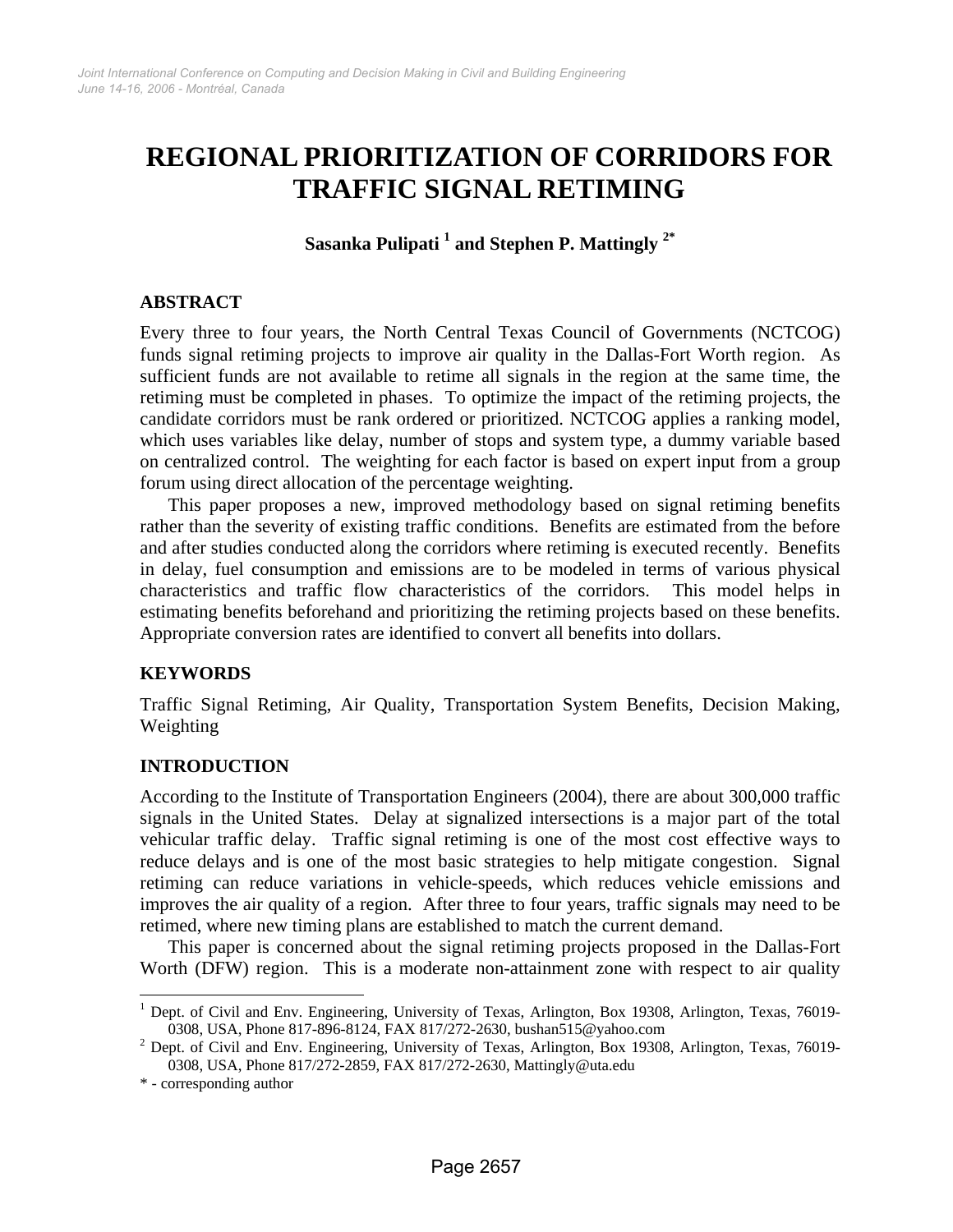requirements. The North Central Texas Council of Governments (NCTCOG) funds signal retiming projects in this region. NCTCOG works with an aim of improving air quality as well as congestion through these projects.

As sufficient funds are not available to retime all the signals in the region at the same time, the retiming must be completed in phases. For each phase, candidate corridors must be prioritized to make sure the funds are efficiently utilized. NCTCOG has its own ranking model, which uses delay, number of stops and a dummy variable, system type. Here, system type indicates whether or not the signals along a corridor are connected to a centralized coordinated system. Delay and number of stops are used to indicate the severity of the existing traffic conditions.

This paper presents a new methodology for prioritization, which models expected benefits based on both the system's physical characteristics and traffic conditions before signal retiming. In this model, all benefits like reduction in delay, fuel consumption and emissions are converted into money terms using a reasonable dollar rate. While this paper proposes the structure for this model it is not estimated because the before and after studies associated with the recent traffic signal retiming projects in this region have not been completed.

This paper is structured in the following manner. First, the paper considers the various factors affecting the prioritization process. Next, the authors explain the ranking model currently used by NCTCOG and their rank ordering of projects. Finally, the paper discusses the estimation of benefits from the before and after studies and proposes the new methodology.

### **FACTORS AFFECTING THE PRIORITIZATION OF RETIMING PROJECTS**

Traffic signal retiming improves traffic flow conditions at a low cost. One must clearly understand the potential benefits of signal retiming to decide whether or not to retime a set of intersections. Sunkuri (2004) discusses various benefits of signal retiming. One of the direct benefits is the reduced delay experienced by motorists. When a street has a coordinated system of signals, travelers often take notice of this fact. Also, motorists experience fewer stops at red lights, which reduces fuel consumption.

Apart from the direct benefits, signal retiming reduces motorists' frustration due to delays and stops and improves safety. Because of the low costs, traffic signal retiming projects, typically, have a benefit to cost ratio of about 40:1 (Sunkuri, 2004). The various factors that make signal retiming necessary should be considered while prioritizing these projects.

### **DELAY**

The reduction of travel time along a corridor is one of the major benefits of signal retiming. Vehicle delay along a corridor occurs when a vehicle's travel time increases above the desired travel time. The desired travel time is the time taken to travel along a corridor at the desired speed, which is normally free flow speed. If the free flow speed is not available, it can be surrogated by the speed limit. Total corridor delay is the delay of an individual vehicle multiplied by the traffic volume along that corridor. When ranking retiming projects, a project with the potential for a higher reduction in delay should be given more priority.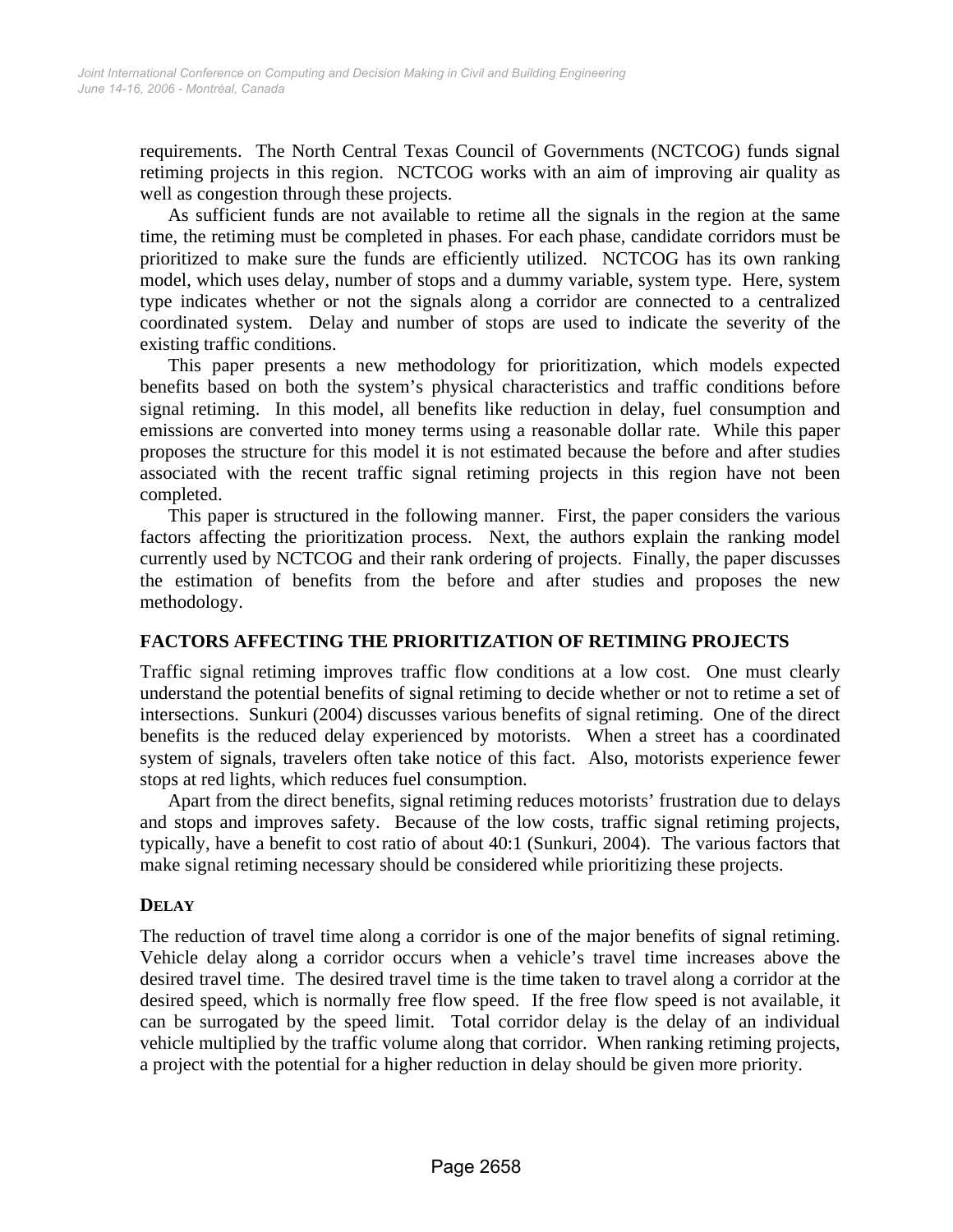### **NUMBER OF STOPS**

The number of stops along a corridor is counted as the total number of occasions where the vehicle speed drops below a specified speed, typically five to ten mph. The number of stops indirectly increases the fuel consumption and the emissions because of the accelerations and decelerations associated with the stops. The number of stops may be measured using travel time runs along the corridor where projects that have a greater reduction in the number of stops should receive priority.

### **FUEL CONSUMPTION**

When the variation in speeds after retiming reduces, fuel consumption is expected to decrease. Sunkuri (2004) gives examples where fuel consumption reduction related to signal retiming can be as high as nine percent. Fuel consumption can be estimated using travel time measuring instruments and simulation. Projects, which result in higher reductions in fuel consumption, should receive higher priority than other similar projects.

### **EMISSIONS**

Emissions can be measured in real time or they can be estimated through simulation or traffic signal retiming software. Some of the travel-time measuring instruments may also provide emission estimates. Since signal retiming is expected to reduce the emissions and improve the air quality, a project with a greater reduction in the emissions, should receive higher priority.

### **SAFETY**

Sunkuri (2004) writes that signal retiming indirectly reduces driver frustration, which reduces red light running. Disregarding the signal is one of the major causes of crashes (Tindale and Hsu, 2005); therefore, a reduction in red light running improves intersection safety. As a successful example given by Sunkuri (2004), adjusting the signal timing in Lexington, KY, USA reduced accidents by thirty-one percent. Safety measures can be determined from the crash history of an intersection.

However, based on a study of crashes on a coordinated one-way street in Florida, Tindale and Hsu (2005) suggest that signal coordination can be an incentive for red light running. They indicate that drivers may speed or engage in other unsafe behavior to stay in the ''platoon'' of the traffic flow. The perception is that this can ensure their passage through the corridor without stopping. Safety may have to be considered as a disbenefit under some circumstances and its exact impact depends on each particular case.

# **EXISTING METHODOLOGY USED BY NCTCOG**

Generally every three to four years, traffic signals are retimed in the Dallas/Fort Worth region. The cities in the region provide the initial candidate corridors. Each city may identify any number of corridors in its jurisdiction where they think travel times are affected and signals should be retimed. In that way, about 200 corridors are listed as needing retiming but because of the lack of funds, corridors with the highest need are to be picked first.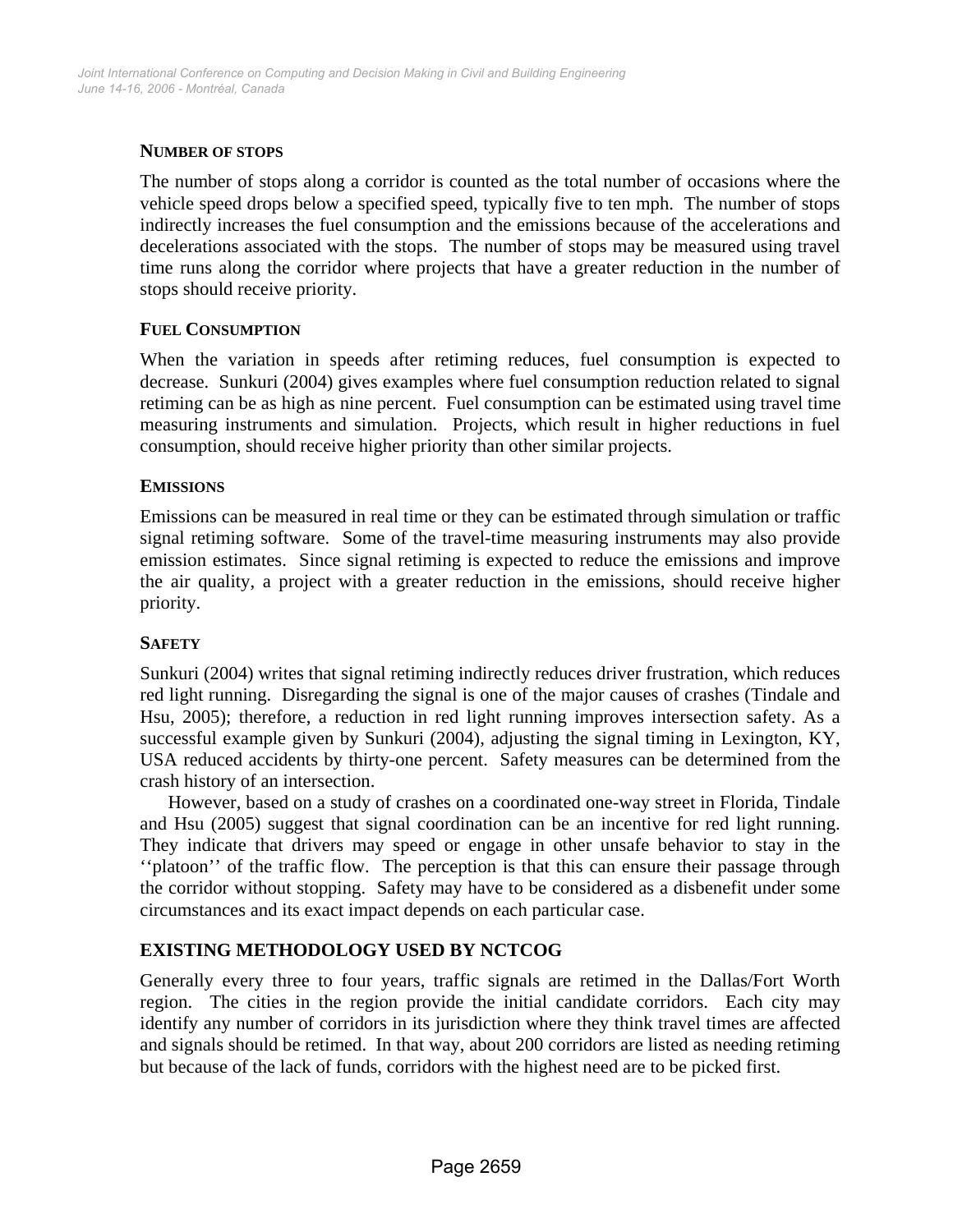NCTCOG needs to sort these projects in an order of importance. At present, it uses a ranking model for this purpose. After an order of priority is achieved, thirty to forty corridors are selected as per the availability of funds. Later, some engineering judgment is used to arrive at the final list of corridors to be retimed. Along each of the candidate corridors, one travel time run is conducted. The existing travel time and the number of stops from the start to the end of the corridor are measured. The variables used in the model and their weightings are discussed in the next section followed by the actual rank ordering of a set of corridors.

### **VARIABLES AND WEIGHTINGS**

Total Delay: Individual vehicular delay is the difference between the measured travel time (average of both directions) and the travel time at the posted speed. To find total delay per intersection, the individual vehicular delay is divided by the number of intersections in that corridor and multiplied by the annual daily traffic (ADT) along the corridor.

No. of Stops: Average number of stops per vehicle per intersection multiplied by the traffic volume along the corridor.

System type: There are three types of existing systems. A value of one indicates that all intersections are part of an existing system with communications. A value of two indicates that some but not all intersections are part of an existing system with communications. A value of three indicates that there is no system (currently an isolated operation).

The weighting for each factor is selected based on expert input in a group forum using direct allocation of the percentage weighting. Weightings are given as below:

| Variable                   | Weighting |
|----------------------------|-----------|
| <b>Total Delay (DELAY)</b> | 50%       |
| $\#$ of stops (STOPS)      | 30%       |
| System type (SYSTEM_TYPE)  | 20%       |

Table 1: Variables Used in NCTCOG's Ranking Model and Their Weightings

The input variables are based on the severity of present conditions with no consideration of possible future values post-retiming. Furthermore, the potential for improvement in traffic flow conditions is not considered.

#### **CALCULATION OF RANKING ORDER**

Using the weightings applied by the NCTCOG, the following equation is developed.

Total Score(S) = 
$$
\frac{DELAY}{Max(DELAY)} \times 50 + \frac{STOPS}{Max(STOPS)} \times 30 + SYSTEM\_TYPE \times 20
$$
 (1)  
Where SYSTEM\_TYPE = 1.0 for type 1  
0.5 for type 2  
0 for type 3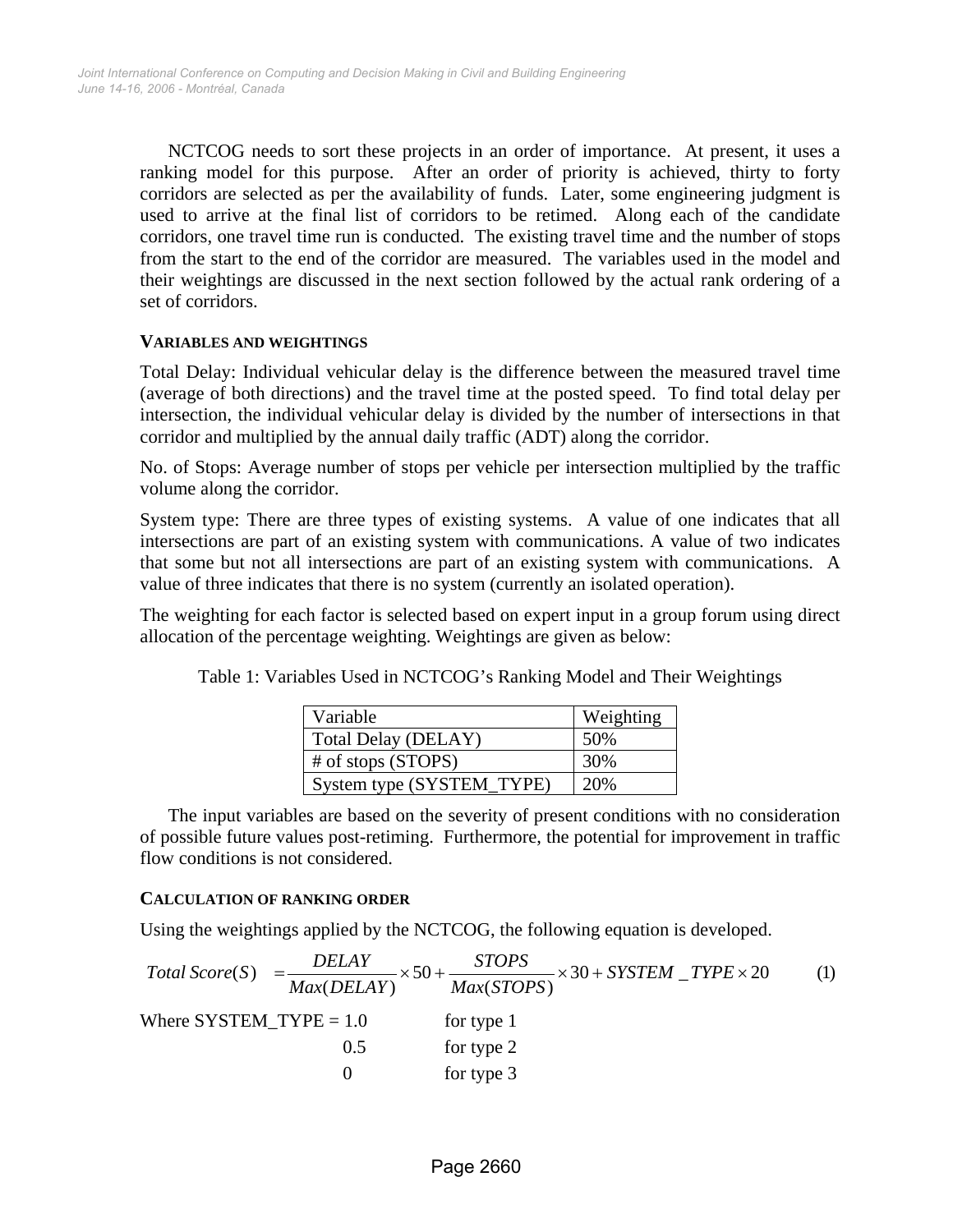Quantitative variables DELAY and STOPS are normalized by dividing by the maximum value, which precludes any single variable dominating the total score because of its magnitude relative to the other variables. After normalization, each variable is expressed on a zero-to-one scale and the weights are an expression of the relative importance of each criterion. Witkowski (1992) discusses three kinds of normalization methods and pros and cons of each. For this research, the maximum value of a variable in the given data is used for normalization.

Equation one is applied to the travel time data for all the corridors and their initial ranks are calculated. As previously discussed, higher delay and higher numbers of stops should receive a higher priority to the corridor. The highest priority goes to the corridor with the maximum of all total scores. The priority decreases with the total score. Table 2 shows the first twenty on the priority list calculated using the NCTCOG model.

|                |                            | # of           | Length  | Score for Total  | Score for    | system type | total |
|----------------|----------------------------|----------------|---------|------------------|--------------|-------------|-------|
| Rank           | Arterial segment           | signals        | (miles) | delay/per signal | stops/signal | score       | score |
| 1              | Bryant-Irvin               | $\overline{7}$ | 3.0     | 50.0             | 30.0         | 10          | 90.00 |
| $\overline{2}$ | <b>Belt Line</b>           | 8              | 3.1     | 46.2             | 14.4         | 20          | 80.59 |
| 3              | Illinois                   | 16             | 5.9     | 40.5             | 19.7         | 20          | 80.15 |
| 4              | Hampton                    | 16             | 4.6     | 40.8             | 17.7         | 20          | 78.53 |
| 5              | <b>Harry Hines</b>         | 15             | 5.9     | 41.0             | 14.7         | 20          | 75.67 |
| 6              | Abram/Jefferson            | 12             | 4.0     | 35.5             | 16.6         | 20          | 72.12 |
| $\overline{7}$ | FM 1171                    | 16             | 4.2     | 36.5             | 15.1         | 20          | 71.62 |
| 8              | <b>University</b>          | $\overline{4}$ | 0.6     | 29.5             | 18.4         | 20          | 67.92 |
| 9              | Jupiter                    | 16             | 4.6     | 37.2             | 10.5         | 20          | 67.70 |
| 10             | Green Oaks SE/SW           | 12             | 6.6     | 23.9             | 21.9         | 20          | 65.79 |
| 11             | <b>Spring Valley</b>       | 8              | 2.7     | 27.8             | 17.1         | 20          | 64.85 |
| 12             | Alpha                      | $\overline{7}$ | 2.1     | 29.2             | 15.0         | 20          | 64.23 |
| 13             | Coit                       | 19             | 5.4     | 32.1             | 11.6         | 20          | 63.74 |
| 14             | Northwest Hwy              | 19             | 7.6     | 32.6             | 11.1         | 20          | 63.63 |
| 15             | Jupiter                    | 10             | 4.7     | 26.9             | 15.8         | 20          | 62.68 |
| 16             | Camp Bowie                 | 8              | 2.2     | 22.6             | 18.4         | 20          | 60.98 |
| 17             | Oaklawn                    | 11             | 1.5     | 29.3             | 11.5         | 20          | 60.78 |
| 18             | Jupiter                    | 10             | 3.5     | 27.8             | 12.6         | 20          | 60.38 |
| 19             | <b>US 377</b>              | 19             | 8.9     | 41.4             | 19.0         | $\Omega$    | 60.36 |
| 20             | Camp Bowie/7th             | 6              | 1.5     | 24.2             | 15.8         | 20          | 59.94 |
|                |                            |                |         |                  |              |             |       |
| 33             | Pioneer Pkwy               | 9              | 4.2     | 18.1             | 16.3         | 20          | 54.46 |
| 38             | <b>Great Southwest Pky</b> | 15             | 5.1     | 20.4             | 11.2         | 20          | 51.64 |

Table 2: Results of the NCTCOG Ranking Model

The results indicate that almost all the first few on the list belong to system type one; therefore, system type plays a significant role in this decision making. In this paper, the benefits are estimated for two different corridors, Pioneer Parkway and Great Southwest Parkway. They have ranks of 33 and 38, respectively.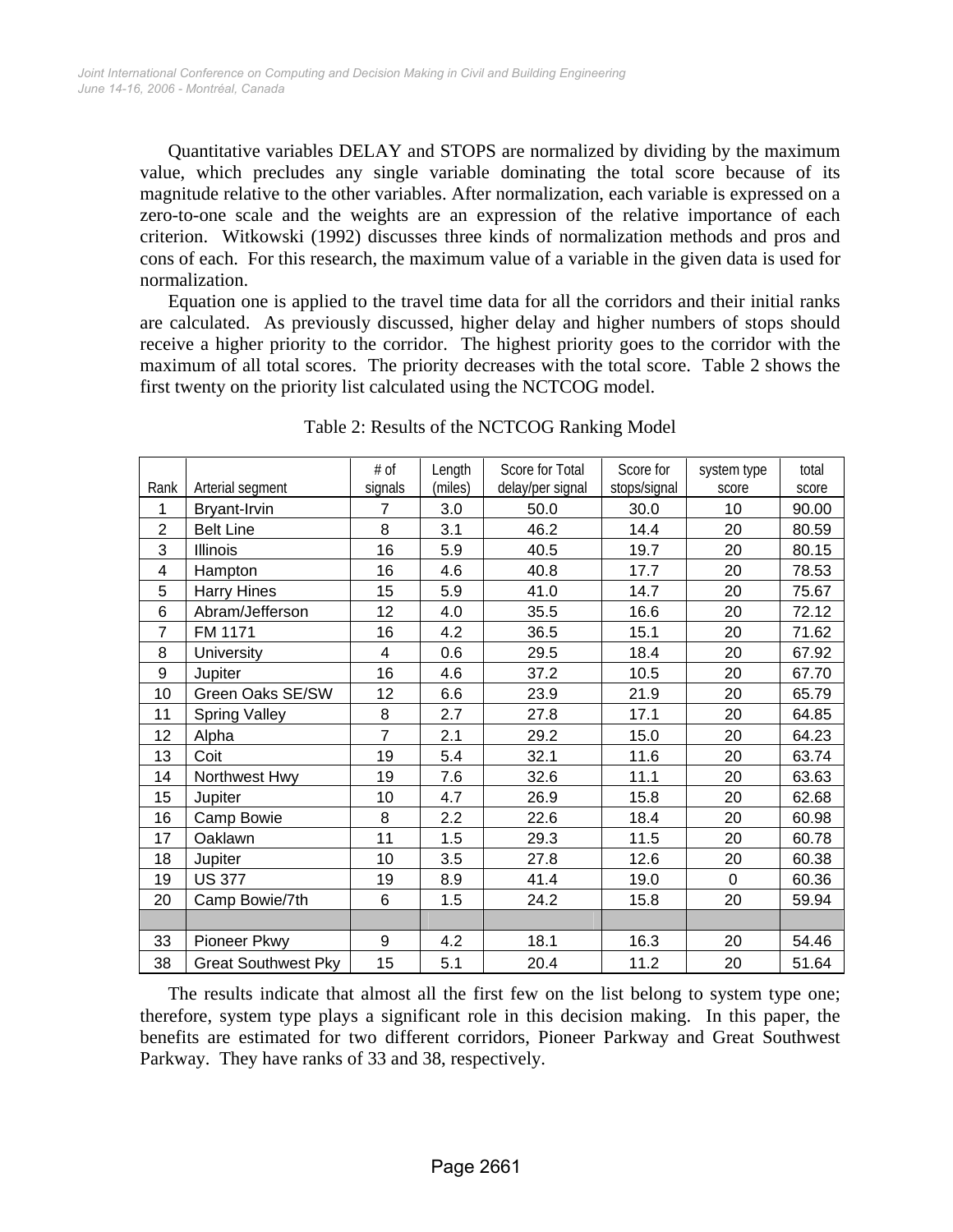# **ESTIMATION OF BENEFITS**

Benefits from signal retiming projects can be estimated through before and after studies. NCTCOG hired consultants to perform travel time (TT) studies before and after retiming for each of the corridors where signal retiming was implemented. Five runs were performed during each of AM peak, midday and PM peaks before and after retiming. Using the study results summary for each time of day, the researchers calculate the average reductions in travel time, delay, number of stops, fuel consumption as well as emissions. This provides an estimate of the actual benefits per vehicle per mile. The estimated benefits for Great Southwest Parkway, a north-south arterial, and Pioneer Parkway, an east-west arterial, are shown in table 2 and table 3, respectively.

#### **CORRIDOR BENEFITS**

The total corridor benefits that are going to be obtained prior to the next retiming project based on total traffic volume during this period are to be calculated and used in prioritization. Turning movements for all the intersections along the corridor are available for AM, midday and PM cases. The authors assume that the AM peak is from 6:30 am to 9:30 am and the PM peak is from 4:00 pm to 8:00 pm, and the remaining period from 9:30 am to 4:00 pm is considered as midday. The length of the Great Southwest Parkway segment is 5.38 miles and the length of the Pioneer Parkway segment is 2.33 miles.

| North Bound - Savings per vehicle per mile |            |                        |               |                                            |             |                                   |  |  |
|--------------------------------------------|------------|------------------------|---------------|--------------------------------------------|-------------|-----------------------------------|--|--|
|                                            | #of stops  | <b>Total Delay</b>     | Fuel          | Emissions                                  |             |                                   |  |  |
|                                            | /mile      | (sec/mile)             | (gal/mile)    | HC(gm/mile)                                | CO(gm/mile) | NOx(gm/mile)                      |  |  |
| AM                                         | 0.11       | 20.85                  | 4E-3          | 0.42                                       | 3.85        | 0.04                              |  |  |
| MD                                         | 0.08       | 2.44                   | $-3E-4$       | $-0.15$                                    | $-2.20$     | $-0.19$                           |  |  |
| PM                                         | 0.15       | 18.39                  | $3E-3$        | 0.46                                       | 3.06        | 0.18                              |  |  |
| South Bound - Savings per vehicle per mile |            |                        |               |                                            |             |                                   |  |  |
| AM                                         | 0.04       | $-3.83$                | $-1E-3$       | $-0.05$                                    | $-1.26$     | 0.04                              |  |  |
| MD                                         | 0.08       | 3.26                   | $1E-4$        | 0.10                                       | 0.21        | 0.06                              |  |  |
| PM                                         | $-0.49$    | $-23.95$               | $-3E-3$       | $-0.11$                                    | 0.57        | 0.28                              |  |  |
|                                            |            |                        |               | North Bound - Total savings in three years |             |                                   |  |  |
|                                            | # of stops | Total Delay<br>(Hours) | Fuel<br>(gal) | CO<br>НC<br>(Tonnes)<br>(Tonnes)           |             | <b>NO<sub>x</sub></b><br>(Tonnes) |  |  |
| AM                                         | 1656850    | 83885                  | 59007         | 6.1                                        | 55.8        | 0.5                               |  |  |
| MD                                         | 1185014    | 10566                  | $-4337$       | $-2.3$                                     | $-34.2$     | $-2.9$                            |  |  |
| PM                                         | 1564402    | 53893                  | 33837         | 4.8                                        | 32.2        | 1.9                               |  |  |
| South Bound - Total savings in three years |            |                        |               |                                            |             |                                   |  |  |
| AM                                         | 225990     | $-6138$                | $-4410$       | $-0.3$                                     | $-7.3$      | 0.2                               |  |  |
| MD                                         | 1138209    | 13744                  | 864           | 1.5                                        | 3.1         | 0.9                               |  |  |
| PM                                         | -9337614   | $-127865$              | -55190        | $-2.2$                                     | 10.9        | 5.4                               |  |  |

Table 2: Benefits from Signal Retiming Along Great Southwest Parkway Corridor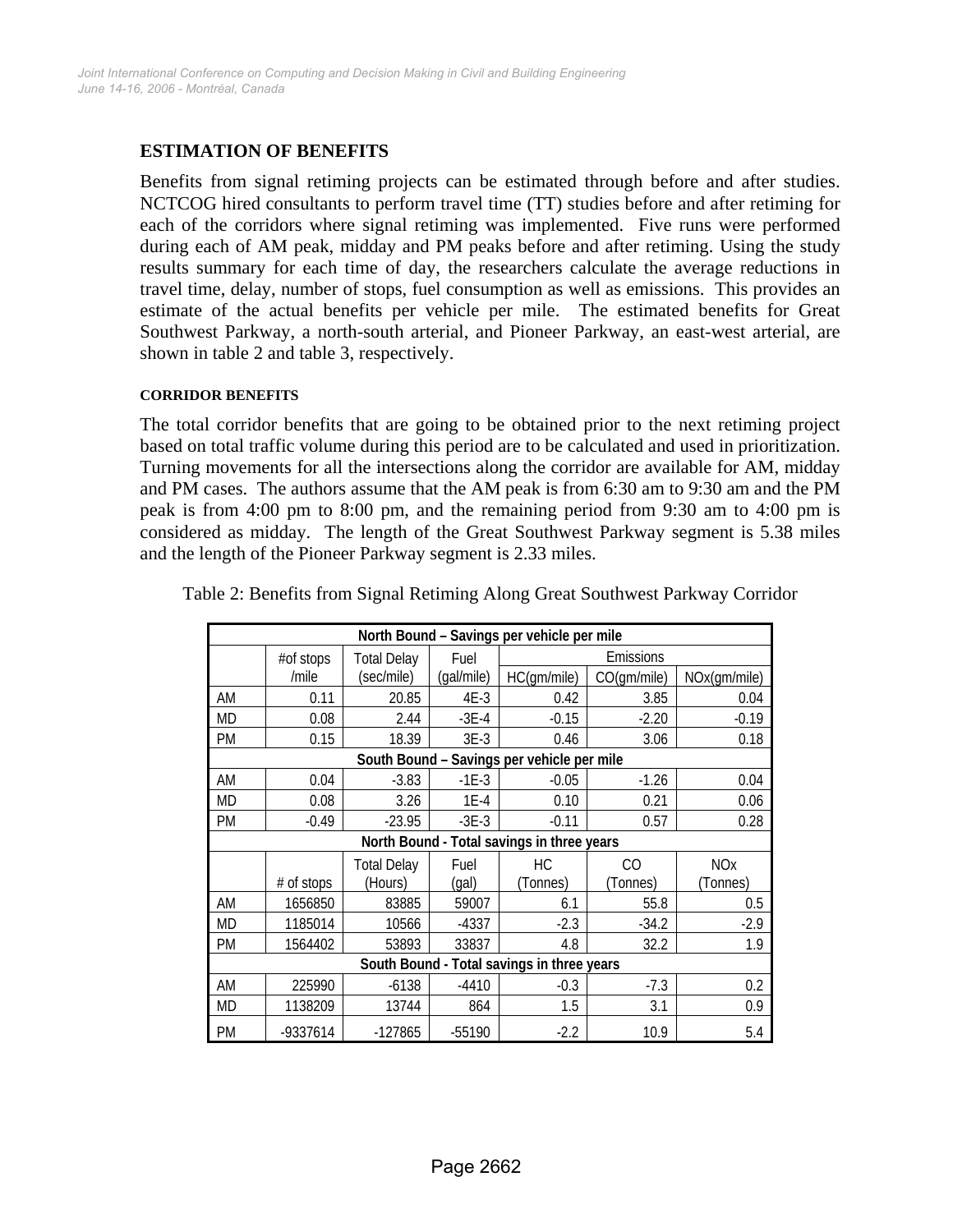Negative values indicate that traffic conditions have worsened. By adding the savings in both directions and for all the times of day, the overall daytime savings for a corridor for the next three years can be obtained. Table 4 gives the total daytime  $(6:30 \text{ am } -8:00 \text{ pm})$ corridor savings for both the corridors over the next three years.

| East Bound - Savings per vehicle per mile    |                                           |                    |                   |             |             |              |  |  |
|----------------------------------------------|-------------------------------------------|--------------------|-------------------|-------------|-------------|--------------|--|--|
|                                              | #of stops                                 | <b>Total Delay</b> | Emissions<br>Fuel |             |             |              |  |  |
|                                              | /mile                                     | (sec/mile)         | (gal/mile)        | HC(gm/mile) | CO(gm/mile) | Nox(gm/mile) |  |  |
| AM                                           | 1.36                                      | 53.99              | 0.02              | 3.03        | 25.31       | 2.37         |  |  |
| <b>MD</b>                                    | 1.01                                      | 36.48              | 0.01              | 1.69        | 9.16        | 1.34         |  |  |
| PM                                           | 1.45                                      | 54.00              | 0.01              | 2.86        | 17.36       | 2.32         |  |  |
| West Bound - Savings per vehicle per mile    |                                           |                    |                   |             |             |              |  |  |
| AM                                           | $-035$                                    | $-10.40$           | $-5E-3$           | $-0.67$     | $-4.51$     | $-0.56$      |  |  |
| MD                                           | $-0.01$                                   | 1.02               | $-3E-3$           | $-0.50$     | $-7.64$     | $-0.48$      |  |  |
| PM                                           | 0.85                                      | 31.95              | $3E-3$            | 0.31        | $-5.51$     | $-0.01$      |  |  |
|                                              | East Bound - Total savings in three years |                    |                   |             |             |              |  |  |
|                                              | <b>Total Delay</b>                        |                    |                   | HC          | CO          | <b>NOx</b>   |  |  |
|                                              | # of stops                                | (Hours)            | Fuel (gal)        | (Tonnes)    | (Tonnes)    | (Tonnes)     |  |  |
| AM                                           | 8194918                                   | 90206              | 98093             | 18.2        | 152.2       | 14.3         |  |  |
| МD                                           | 10268503                                  | 102577             | 91329             | 17.1        | 92.8        | 13.6         |  |  |
| PM                                           | 13320863                                  | 137493             | 132181            | 26.2        | 159.1       | 21.2         |  |  |
| Total savings in three years<br>West Bound - |                                           |                    |                   |             |             |              |  |  |
| AM                                           | -1531918                                  | $-12733$           | $-20060$          | $-2.9$      | $-19.9$     | $-2.4$       |  |  |
| МD                                           | $-110568$                                 | 2966               | $-31622$          | $-5.3$      | $-80.1$     | $-5.1$       |  |  |
| <b>PM</b>                                    | 8352109                                   | 87074              | 32370             | 3.1         | $-54.1$     | $-0.1$       |  |  |

Table 3: Benefits from Signal Retiming Along Pioneer Parkway Corridor

Table 4: Total Daytime Corridor Savings

|                                | $#$ of stops | Total Delay<br>(Hours) | Fuel<br>(gal) | НC<br>Tonnes) | CО<br>(Tonnes | <b>NOx</b><br>Tonnes) |
|--------------------------------|--------------|------------------------|---------------|---------------|---------------|-----------------------|
| <b>Great Southwest</b><br>Pkwy | $-3567149$   | 28085                  | 29771         | 7.6           | 60.5          |                       |
| Pioneer Pkwy                   | 38493907     | 407583                 | 302291        | 56.4          | 250           | 41.5                  |

### **ESTIMATION OF BENEFITS IN EMISSIONS USING PC TRAVEL**

Computer software estimates HC, CO and  $NO<sub>x</sub>$  emissions from the travel time data. It takes the variation in speed as a basis for the estimation. The model used in the program PC Travel (Jamar, 2004) is the MICRO2 model developed by the Colorado Department of Highways. The equations used in PC-Travel for Window manual (Jamar, 2004) are:

Full (ml/sec) = 
$$
k_1 + k_2 * V + k_3 * V^3 + k_4 * A * V + k_5 * A^2 * V
$$

\n(2)

\n1.  $k_1 + k_2 * V + k_3 * V^3 + k_4 * A * V + k_5 * A^2 * V$ 

Where  $k_1=0.7$ ,  $k_2=0.00442$ ,  $k_3=0.0000022$ ,  $k_4=0.00762$ ,  $k_5=0.000886$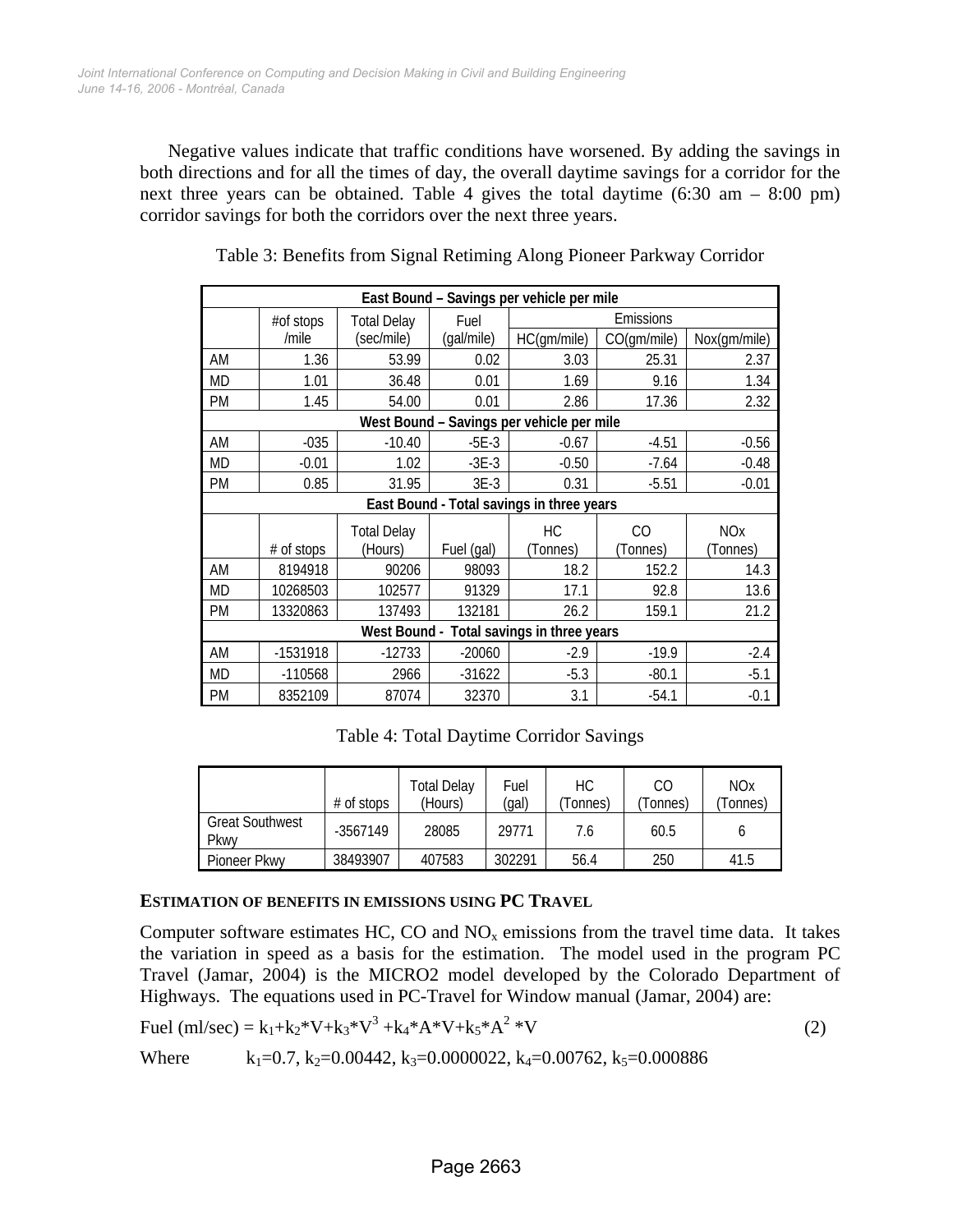Hydrocarbons (grams/sec) =  $hc_1 + hc_2^*A^*V + hc_3^*A^*V^2$ (3)

Where 
$$
hc_1 = 0.018
$$
,  $hc_2 = 0.0005266$ ,  $hc_3 = 0.0000061296$ 

Carbon Monoxide (grams/sec) =  $co_1 + co_2 * A * V + co_3 * A * V^2$ (4)

Where  $co_1 = 0.182$ ,  $co_2 = 0.0079776$ ,  $co_3 = 0.00036227$ 

Nitrous Dioxide (grams/sec) =  $n\alpha_1 + n\alpha_2 * A * V$ , A > 0 (5)

or  $n(x + n(x + 1) + n(x + 2))$   $A \leq 0$ 

Where  $\text{noxa}_1 = 0.00386, \text{ noxa}_2 = 0.00081446, \text{noxb}_1 = 0.00143, \text{noxb}_2 = 0.000017005$ 

In all the above equations,  $V =$  velocity in ft/sec,  $A =$  acceleration in ft/sec/sec

For each corridor, the reduction in emissions is calculated for each direction. These are the actual estimated emissions benefits due to retiming.

# **PROPOSED METHODOLOGY**

As previously discussed, NCTCOG's model is built on the severity of existing traffic flow conditions. A reasonable objective for any infrastructure projects is to improve societal benefits. Traffic flow conditions along a corridor being severe may not indicate that retiming signals along that corridor will produce a good benefit to cost ratio. Therefore, a new prioritization strategy may provide greater overall societal benefits.

In this research, an effort is made to relate the benefits to various independent variables. All the benefits are converted into a dollar amount so that the relative importance of any one benefit may be compared with the other benefits. The following benefits are considered:

 $S_D$  = Saving in delay (in sec)

 $S_F$  = Saving in fuel consumption (gallons)

 $S<sub>E</sub>$  = Saving in NOx emissions (Tonnes)

Reducing the number of stops indirectly reduces fuel consumption and emissions and driver frustration, which is difficult to quantify. Hence, the number of stops is not considered a direct benefit.  $NO<sub>x</sub>$  emissions are the major component of vehicle emissions; therefore, savings in CO and HC are not currently included. At this time, safety is not included because of its long time horizons and stochastic characteristics.

### **Value of time**

Mattingly *et al*. (2004) analysed a stated preference survey conducted in the Dallas/ Fort Worth region to find out the value of time in the context of HOT lanes and HOV lanes. They concluded that the respondents' value of time is \$8.39 per hour. Though the present research is concerned with time savings of a few seconds, which poses some aggregation concerns, this value of time is still reasonable for comparison purposes. Further surveys may indicate how to address the aggregation difficulties for this particular case.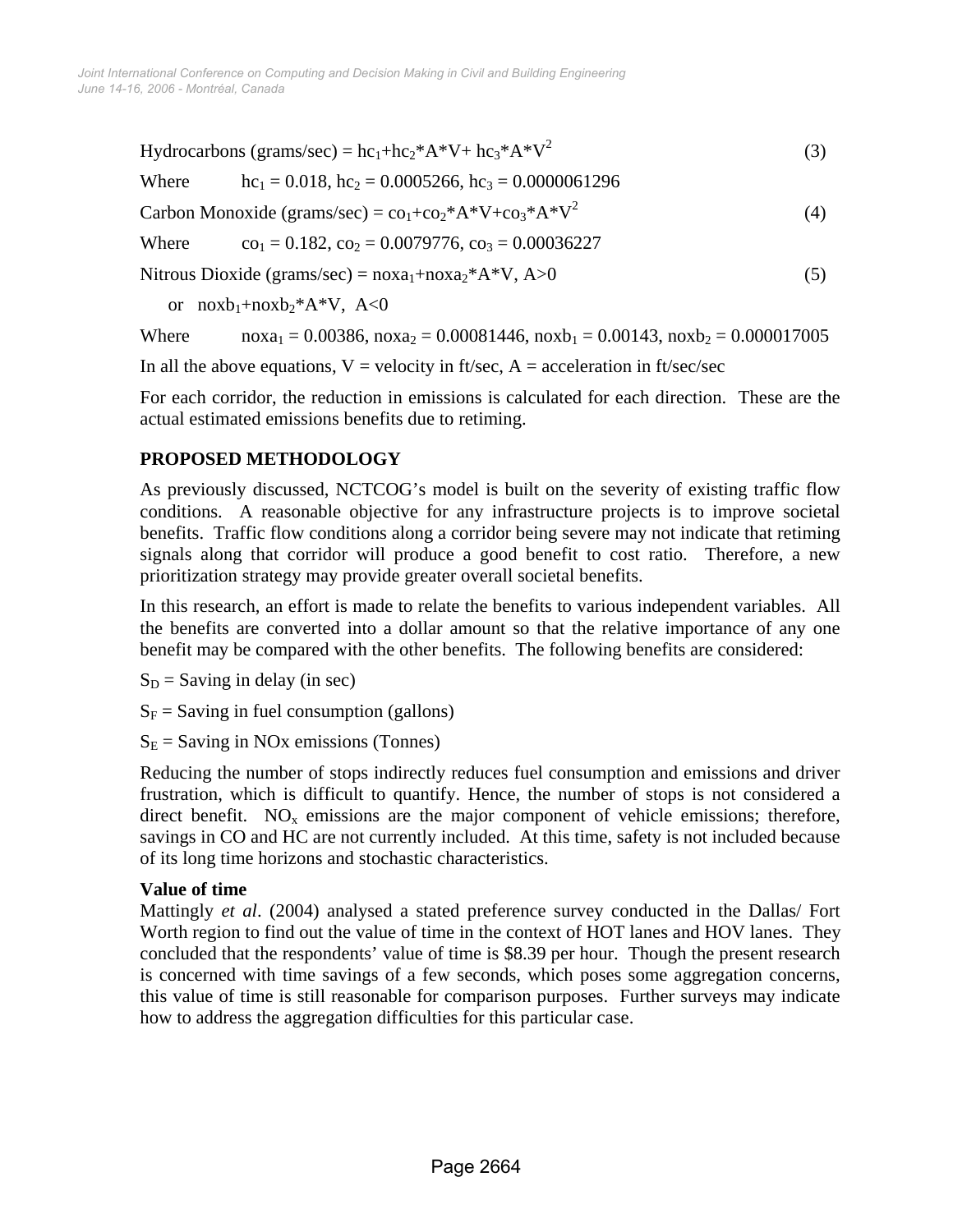# **Fuel Price**

At this time, according to the American Automobile Association (2006), \$2.18 per gallon is the regional average gasoline price in southwest USA.

# **Value of NO<sub>x</sub> emissions**

Trading of  $NO<sub>x</sub>$  emissions is still an emerging topic.  $NO<sub>x</sub>$  trading is considered by Evolution Markets LLC. Zabrowsky, (2006) Managing Director, Environmental Markets, from Evolution Markets LLC specified a rough estimate of  $NO<sub>x</sub>$  value as \$2500 per short ton, which is \$2756 per a metric ton.

Each one of these benefits is modeled using the independent variables shown below:

 $N =$  Number of signals along a corridor

- $Y =$  Spacing between any two intersections
- $V = \text{Traffic Volume}$
- $S =$  Average Speed along the corridor
- $Z =$  System type (type 1, 2 or 3)
- $D = Delavs$

 $NS =$  number of stops

 $TT =$  travel times

 $M =$ Turning movements as a percent of total volumes

Regression analysis is to be used to understand which variables are significant in predicting the dependent variables.

### **APPLICATION OF METHODOLOGY**

Once the model is estimated, it is applied to the data collected for the candidate corridors. Benefits in delay, fuel consumption and emissions are calculated using the model. Now, to obtain one single score for each corridor, these three benefits are added. This score is named the Project Benefit Score.

Project Benefit Score (PBS) =  $V_D * S_D + V_F * S_F + V_E * S_E$  (6)

Where,  $V_D$ =\$8.39/hour,  $V_F$  = \$2.18/gallon,  $V_E$  = \$2756/tonne for the existing condition.

# **Weighted Project Benefit Score**

The PBS is calculated assuming that equal importance is given to all the benefits, but the funding organization may set different importance to each one of these benefits. In that case, their relative importance has to be quantified according to the organization's policies. If the weightings for delay, fuel consumption and emissions are  $W_D$ ,  $W_F$ ,  $W_E$  respectively,

Weighted Project Benefit Score (WPBS) = 
$$
W_D V_D S_D + W_F V_F S_F + W_E V_E S_E
$$
 (7)

Sorting WPBS for all the candidate projects, a priority list is obtained.